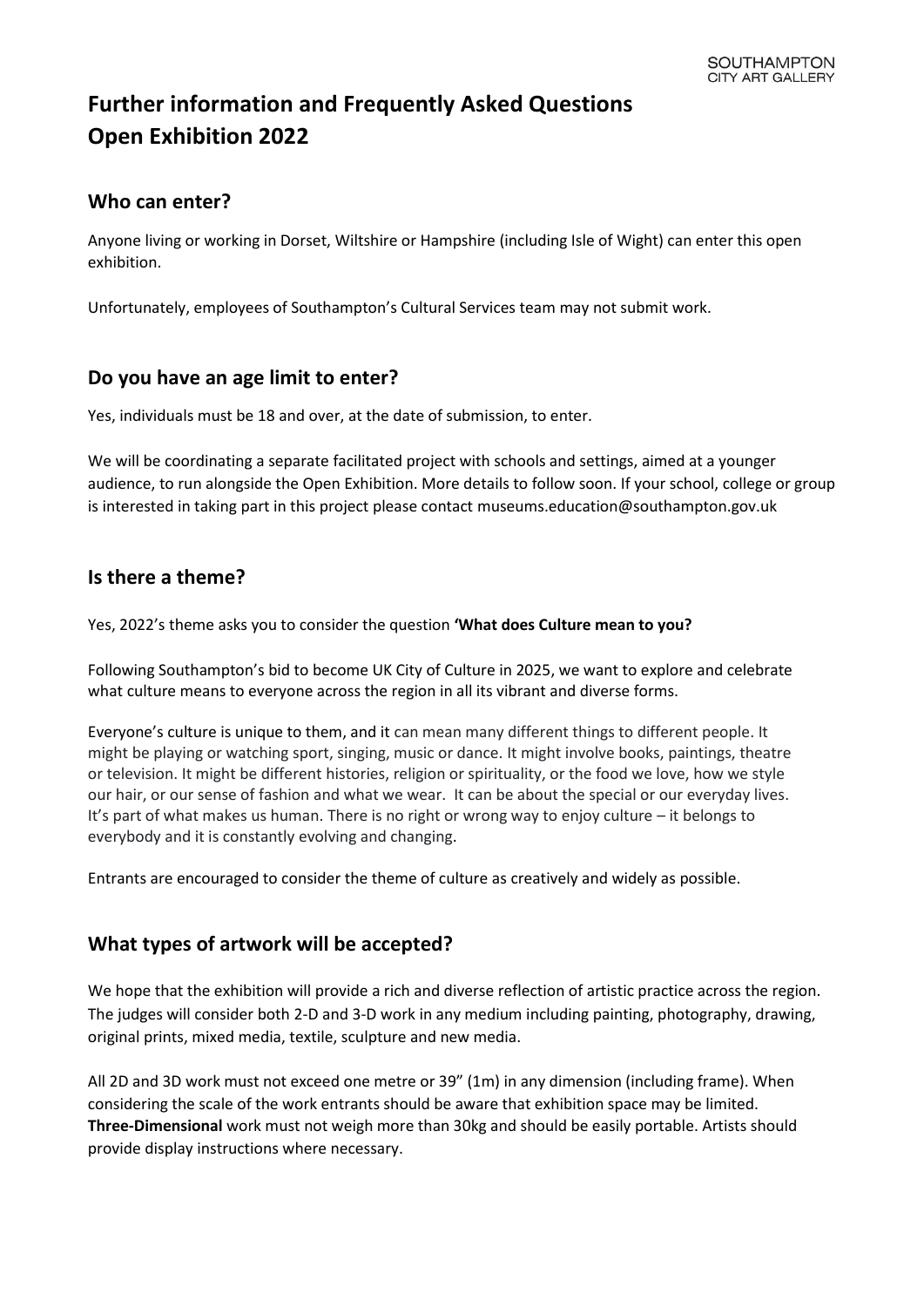If submitting a video or sound work, we are happy for this to be done digitally. If this is your preference, please WeTransfer a copy of your work, in Mpeg4 format, to [southampton.open@southampton.gov.uk](mailto:southampton.open@southampton.gov.uk) on the submission days listed above. Please also include a completed application form with your submission. You are also able to submit a DVD or memory stick in person if preferred.

#### **[How many works may I enter?](https://summer.royalacademy.org.uk/Home/FAQ#question_72)**

You may submit up to a maximum of 2 works.

#### **[How much does it cost to enter?](https://summer.royalacademy.org.uk/Home/FAQ#question_73)**

This year the competition is **free** to enter. Culture is for everyone and we would like to encourage as wide a participation as possible.

# **What are the key dates I should know?**

Submission dates: **Thursday 16th June** 11am -2pm **Friday 17th June** 10am-1pm **Saturday 18th June** 11am – 4pm

Notification by email of selection by 5pm on **Wednesday 22nd June**.

Collection dates if not selected for exhibition: **Friday 24th June** Within Gallery opening hours (10am – 3pm) **Saturday 25th June** (10am – 3pm)

Exhibition Dates **2 nd July – 10th September 2022**

Private View **Saturday 2 nd July (2:30-4:30pm)**

Collection dates of unsold work: **Thursday 15th September** 10am – 3pm **Friday 16th September** 10am – 3pm

Please note that we will be unable to store works beyond the collection dates specified; any uncollected work will be disposed of.

#### **How do I submit my work?**

Please bring your artwork and completed application form to Southampton City Art Gallery on one of the submission dates listed above.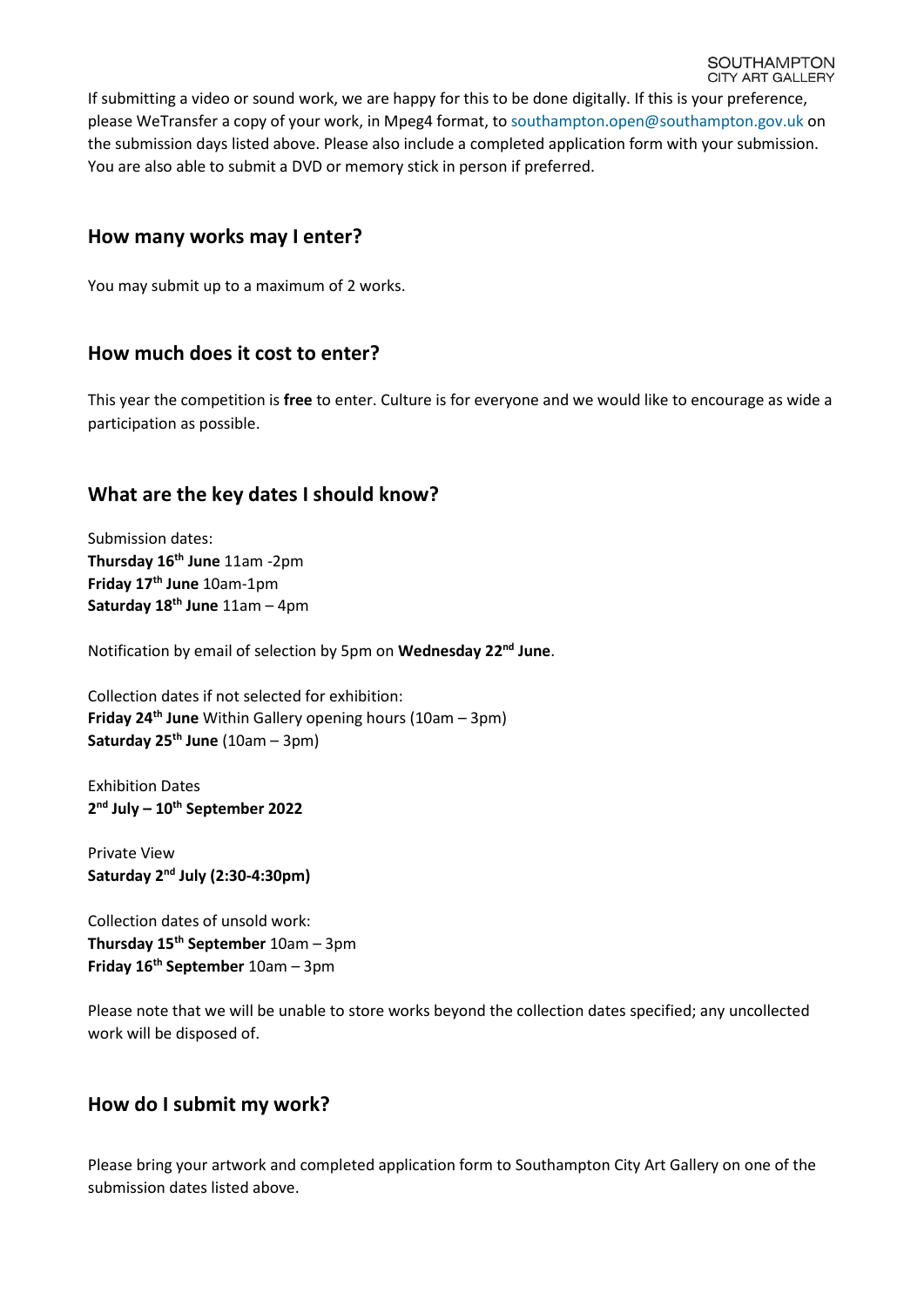We ask that all wrapping is taken away with you (there will be space provided for artists to unwrap works). If submitting a video or sound work, we are happy for this to be done digitally. If this is your preference, please WeTransfer a copy of your work, in Mpeg4 format, to [southampton.open@southampton.gov.uk](mailto:southampton.open@southampton.gov.uk) on the submission days listed above. Please also include a completed application form with your submission. You are also able to submit a DVD or memory stick in person if preferred.

#### **How does the judging work?**

All submitted works are reviewed by a Selection Committee. The judges will select the work based on the skill, inventiveness and originality of the artist's response to the theme.

All entrants will be notified by email if their submission/s have been successful by 5pm on Wednesday 22<sup>nd</sup> June.

Unfortunately, due to the number of submissions, feedback for individual unsuccessful applications will not be provided and correspondence will not be entered into after the judging day.

The judges are:

Stacey Heale, Writer and Curator

Clare Mitchell, Curator of Art, Southampton City Art Gallery

Emma Richardson, Artist

#### **Are there any prizes?**

As well as featuring in the exhibition at Southampton City Art Gallery (**2 nd July – 10th September 2022**) there will be prizes awarded to  $1<sup>st</sup>$  place and specific prizes for individual disciplines including prizes for drawing, painting, photography, and sculpture:

#### **1 st Prize Supported by Kuti's Brasserie**

The overall 1st prize winner will receive £300 and be given the opportunity to show their work in a future solo exhibition at Southampton City Art Gallery.

**Painting Prize** (£150) *Including oil, acrylic, watercolour, gouache*

**Drawing Prize** (£150) *Including pencil, ink, graphite, charcoal, pastel*

**Printmaking Prize** (£150) *Including monoprints, woodcuts, linocuts, blockprinting, etching*